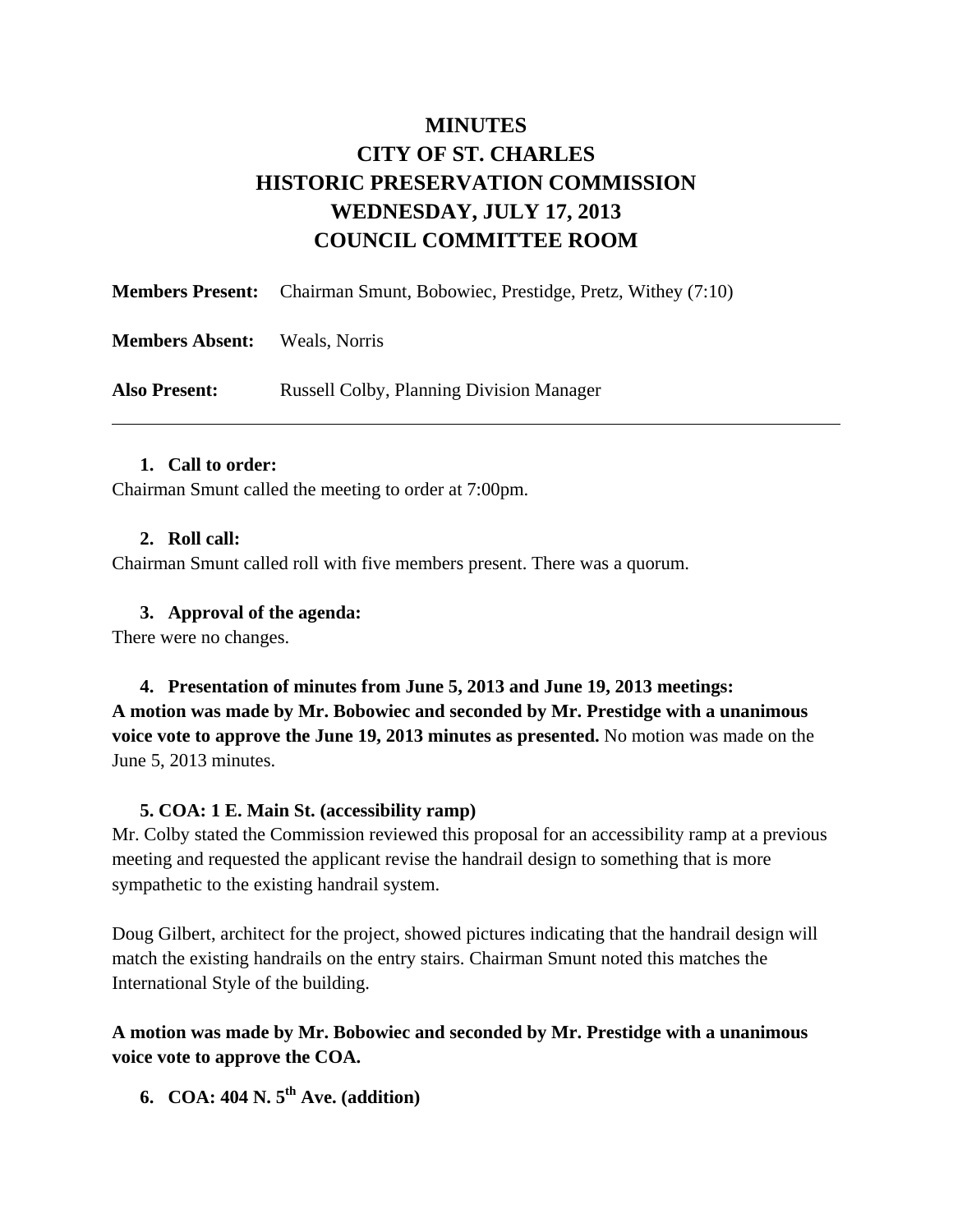Historic Preservation Commission Minutes – July 17, 2013 Page 2

John Hunecke, applicant, was present. He stated this request is for the addition, which is very similar to what the Commission reviewed when he appeared for a recommendation on the setback variance.

Chairman Smunt asked questions regarding the details for materials. Mr. Hunecke summarized the following: existing clapboard siding will be repaired where possible; smooth fiber cement siding with the same design and reveal will be used on the addition; trim and casings will be wood to match existing; beadboard soffit with a crown fascia will be used to match existing; shingle siding may be used in the hood sections; all windows will be inset replacements, except for a window on the south elevations that must be enlarged for egress requirements.

The Commission expressed support for the project.

### **A motion was made by Mr. Bobowiec and seconded by Mr. Pretz with a unanimous voice vote to approve the COA.**

### **7. COA: 2 E. Main St., Municipal Center (lighting)**

Peter Suhr, Assistant Director of Public Works for the City, stated that as a part of the ongoing Municipal Center renovations, parts of the existing exterior lighting system were being removed with the roof work, and some components were planned to be replaced. The City is now considering switching to a different lighting scheme that is more historically accurate and would use modern LED fixtures.

Shanna Olson, lighting designer from KJWW, presented information on the proposed lighting scheme. She displayed historic images of the Municipal Center and tower showing the original lighting scheme, which included lighting to accent architectural details and lighting under the canopy. She reviewed the proposal for each section of the building. The existing dome light would remain. On the tower, linear LED fixtures would light the clock portion of the tower. Directional LED spot lights would light the recesses in the tower and the recesses on the Main St. elevation. Hidden linear LED lighting would light underneath the canopy and along the northern portion of the east wall past the canopy.

Mr. Pretz asked when the historic pictures date from. Mr. Suhr indicated that the images are from not long after the building was constructed, probably the 1940s. He said the flood light scheme used now replaced the old lighting system in the 1990s.

Mr. Bobowiec asked about the dome light in the tower, which used to change colors. Mr. Suhr said this fixture is not part of the proposal; however he thought the light was replaced last year with a white colored light, as the mechanical equipment had deteriorated and was no longer